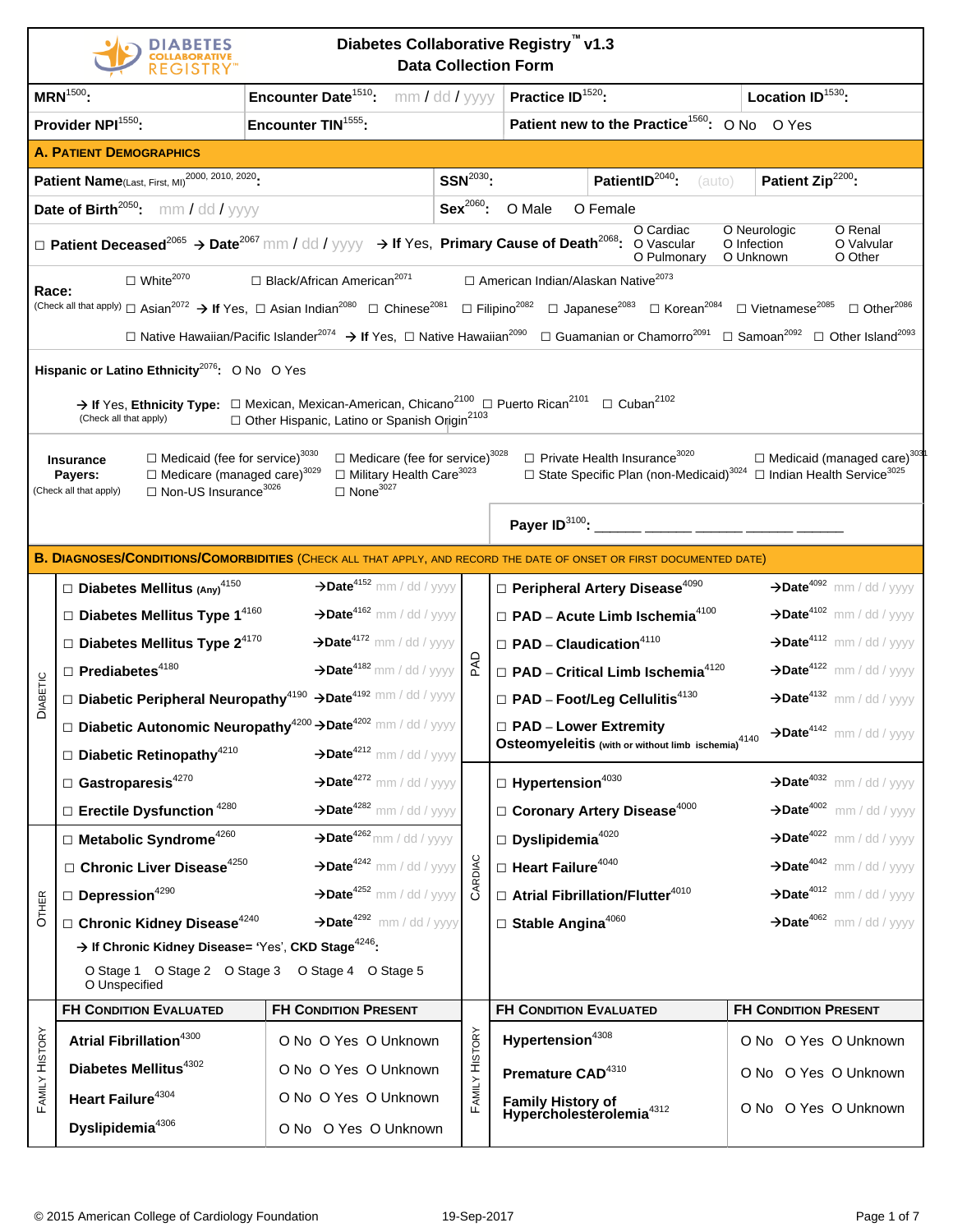| MRN:       | <b>Location ID:</b>                                                    |                                                     |            |                                                                                                                                                              |                               |
|------------|------------------------------------------------------------------------|-----------------------------------------------------|------------|--------------------------------------------------------------------------------------------------------------------------------------------------------------|-------------------------------|
|            | <b>C. EVENTS</b> (CHECK ALL THAT APPLY OR MOST RECENT DOCUMENTED DATE) |                                                     |            | Specify all event(s) and if available, event date(s) that occurred.<br>If month is unknown, use January, and if date is unknown, use the $1st$ of the month. |                               |
|            | Event <sup>5135</sup>                                                  | Event Date(s) <sup>5136</sup>                       |            | Event <sup>5135</sup>                                                                                                                                        | Event Date(s) <sup>5136</sup> |
| DIABETIC   | Gestational Diabetes <sup>E039</sup>                                   | mm / dd / yyyy                                      |            | Amputation $(Any)^{E045}$                                                                                                                                    | mm / dd / yyyy                |
|            | Diabetic Ketoacidosis (DKA) <sup>E040</sup>                            | mm / dd / yyyy                                      |            | Amputation - Above Foot <sup>E046</sup>                                                                                                                      | mm / dd / yyyy                |
|            | Hyperosmolar Hyperglycemic Syndrome <sup>E041</sup>                    | mm / dd / yyyy                                      | PERIPHERAL | Amputation - FootE047                                                                                                                                        | mm / dd / yyyy                |
|            | Hypoglycemia (severe) <sup>E042</sup>                                  | mm / dd / yyyy                                      |            | Amputation - Toe(s) only <sup>E048</sup>                                                                                                                     | mm / dd / yyyy                |
|            | Myocardial Infarction <sup>E001</sup>                                  | mm / dd / yyyy                                      |            | PAD - Peripheral Bypass <sup>E043</sup>                                                                                                                      | mm / dd / yyyy                |
|            | PCI $(Any)^{E029}$                                                     | mm / dd / yyyy                                      |            | PAD - Peripheral Intervention <sup>E044</sup>                                                                                                                | mm / dd / yyyy                |
|            | PCI - Bare Metal Stent Implant <sup>E002</sup>                         | mm / dd / yyyy                                      |            | Acute Pancreatitis <sup>E049</sup>                                                                                                                           | mm / dd / yyyy                |
|            | PCI - Other (non-stent) Intervention <sup>E004</sup>                   | mm / dd / yyyy                                      |            | Bariatric Surgery (Any) <sup>E050</sup>                                                                                                                      | mm / dd / yyyy                |
| CARDIAC    | PCI - Drug Eluting Stent Implant <sup>E003</sup>                       | mm / dd / yyyy                                      |            | Bariatric Surgery - Adjustable gastric                                                                                                                       | mm / dd / yyyy                |
|            | Coronary Artery Bypass Graft <sup>E017</sup>                           | mm / dd / yyyy                                      |            | banding $E_{051}$                                                                                                                                            |                               |
|            | $CRT-D^{E024}$                                                         | mm / dd / yyyy                                      |            | Bariatric Surgery - Biliopancreatic<br>diversion with a duodenal switch <sup>E052</sup>                                                                      | mm / dd / yyyy                |
|            | ICD Implant <sup>E025</sup>                                            | mm / dd / yyyy                                      |            | Bariatric Surgery - Roux-en-Y gastric<br>bypass <sup>E053</sup>                                                                                              | mm / dd / yyyy                |
|            | Permanent Pacemaker <sup>E027</sup>                                    | mm / dd / yyyy                                      |            |                                                                                                                                                              |                               |
|            | Hemorrhage (Any) <sup>E031</sup>                                       | mm / dd / yyyy                                      |            | <b>Bariatric Surgery - Vertical sleeve</b><br>gastrectomy <sup>E0</sup>                                                                                      | mm / dd / yyyy                |
|            | Intracranial Hemorrhage <sup>E007</sup>                                | mm / dd / yyyy                                      |            | Foot UlcerE055                                                                                                                                               | mm / dd / yyyy                |
|            | Non Intracranial Major Hemorrhage (Any) <sup>E032</sup>                | mm / dd / yyyy                                      |            | $\textbf{Gout}^{\text{E056}}$                                                                                                                                | mm / dd / yyyy                |
|            | Stroke (Any) <sup>E030</sup>                                           | mm / dd / yyyy                                      |            | Peritoneal Dialysis <sup>E067</sup>                                                                                                                          | mm / dd / yyyy                |
|            | Stroke - Hemorrhagic E016                                              | mm / dd / yyyy                                      | OTHER      | Hemodialysis <sup>E057</sup>                                                                                                                                 | mm / dd / yyyy                |
|            | Stroke - Ischemic $E_{015}$                                            | mm / dd / yyyy                                      |            | Hyperthyroidism <sup>E058</sup>                                                                                                                              | mm / dd / yyyy                |
|            | TIA <sup>E014</sup>                                                    | mm / dd / yyyy                                      |            | Hypothyroidism <sup>E059</sup>                                                                                                                               | mm / dd / yyyy                |
|            | Carotid Endarterectomy (Any) <sup>E033</sup>                           | mm / dd / yyyy                                      |            | Infection (Any) <sup>E060</sup>                                                                                                                              | mm / dd / yyyy                |
| <b>SVA</b> | Carotid Endarterectomy - Right <sup>E034</sup>                         | mm / dd / yyyy                                      |            | Infection - Pulmonary <sup>E061</sup>                                                                                                                        | mm / dd / yyyy                |
|            | Carotid Endarterectomy - Left $E^{035}$                                | mm / dd / yyyy                                      |            | Infection - Urinary <sup>E062</sup>                                                                                                                          | mm / dd / yyyy                |
|            | Carotid Artery Stent (Any) <sup>E036</sup>                             | mm / dd / yyyy                                      |            | Non Alcoholic Fatty Liver Disease <sup>E063</sup>                                                                                                            | mm / dd / yyyy                |
|            | Carotid Artery Stent - Right <sup>E037</sup>                           | mm / dd / yyyy                                      |            | Sleep Apnea <sup>E064</sup>                                                                                                                                  | mm / dd / yyyy                |
|            | Carotid Artery Stent - Left <sup>E038</sup>                            | mm / dd / yyyy                                      |            | Syncope <sup>E065</sup>                                                                                                                                      | mm / dd / yyyy                |
|            |                                                                        |                                                     |            | Solid Organ Transplant- Kidney <sup>E068</sup>                                                                                                               | mm / dd / yyyy                |
|            |                                                                        |                                                     |            | Solid Organ Transplant- Pancreas <sup>E069</sup>                                                                                                             | mm / dd / yyyy                |
|            |                                                                        |                                                     |            | Solid Organ Transplant- Heart <sup>E070</sup>                                                                                                                | mm / dd / yyyy                |
|            |                                                                        |                                                     |            | Solid Organ Transplant-Other <sup>E071</sup>                                                                                                                 | mm / dd / yyyy                |
|            | <b>D. ENCOUNTER INFORMATION</b>                                        |                                                     |            | NOTE: COMPLETE ONLY IF ASSESSED DURING TODAY'S ENCOUNTER. IF NOT ASSESSED, LEAVE BLANK.                                                                      |                               |
|            | Height: _______ O in <sup>6000</sup> O cm <sup>6001</sup>              |                                                     |            | Blood Pressure <sup>6010, 6011</sup> : ________/ ________ mmHg                                                                                               |                               |
|            | Weight: _______ O lbs $^{6020}$ O kg $^{6021}$                         | $\Box$ Patient unable to be weighed <sup>6025</sup> |            | Waist Circumference: ________ O in <sup>6026</sup> O cm <sup>6027</sup>                                                                                      |                               |
|            | Tobacco Use $^{6030}\colon$<br>O Never<br>O Current                    | O Quit within past 12 months                        |            | > If Current or Quit within 12 months, Smoking                                                                                                               |                               |
|            | O Quit more than 12 months ago                                         | O Screening not performed for medical reasons       |            | Cessation Counseling Provided <sup>6040</sup> : O No O Yes                                                                                                   |                               |
|            |                                                                        |                                                     |            | Patient asked, during any previous encounter in the past 24 months, about the use of Tobacco <sup>6045</sup> : O No O Yes                                    |                               |
|            | Alcohol Use <sup>6047</sup> : O None<br>$O < 1$ drinks/wk              | O 2-7 drinks/wk                                     |            | O 8-14 drinks/wk<br>$O \geq 15$ drinks/wk                                                                                                                    |                               |
|            |                                                                        |                                                     |            | Advance Care Plan OR Discussion of Advance Care Plan Documented <sup>6050</sup> : O No – Not documented O No – patient reason O Yes                          |                               |
|            | Patient screened for evidence of Nephropathy 6055: O No O Yes          |                                                     |            | $\rightarrow$ If Yes, Date <sup>6060</sup> : mm / dd / yyyy                                                                                                  |                               |
|            | © 2015 American College of Cardiology Foundation                       |                                                     |            | 19-Sep-2017                                                                                                                                                  | Page 2 of 7                   |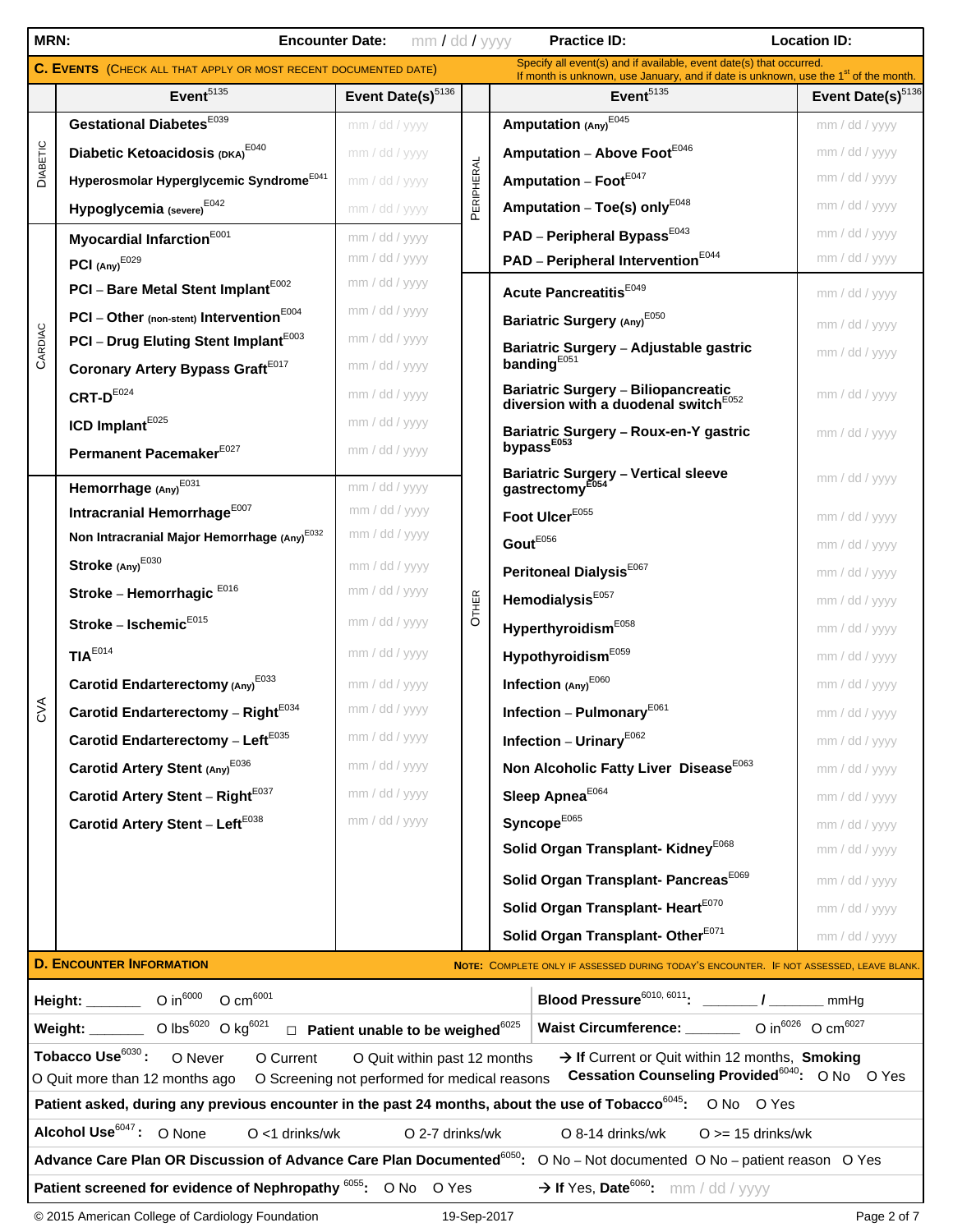| MRN:                       | mm / dd / yyyy<br><b>Encounter Date:</b>                                                                                                                                                                                                                                                                                     | <b>Location ID:</b><br><b>Practice ID:</b>                                                                                                                                                                     |  |  |  |  |  |  |  |  |  |  |
|----------------------------|------------------------------------------------------------------------------------------------------------------------------------------------------------------------------------------------------------------------------------------------------------------------------------------------------------------------------|----------------------------------------------------------------------------------------------------------------------------------------------------------------------------------------------------------------|--|--|--|--|--|--|--|--|--|--|
|                            | <b>D. ENCOUNTER INFORMATION (CONT.)</b>                                                                                                                                                                                                                                                                                      |                                                                                                                                                                                                                |  |  |  |  |  |  |  |  |  |  |
|                            | Discussion of Lifestyle Modifications Documented <sup>6100</sup> :                                                                                                                                                                                                                                                           | $\Box$ Patient enrolled in weight loss program <sup>6105</sup><br>O Yes<br>O No                                                                                                                                |  |  |  |  |  |  |  |  |  |  |
| EDUCATION<br>/COUNSELING   | <b>Patient Education</b><br>O No - Patient not Counseled or Educated<br>O No Counseling or Education - Medical Reason<br>O Yes<br>(within past 24 months) $6110$ .<br>$\Box$ Healthy Diet Counseling <sup>6120</sup><br>$\Box$ Medication Instruction <sup>6121</sup><br>$\Box$ Physical Activity Counseling <sup>6122</sup> |                                                                                                                                                                                                                |  |  |  |  |  |  |  |  |  |  |
|                            | $\rightarrow$ If Yes, (check all that apply):<br>$\Box$ Symptom Management <sup>6123</sup><br>$\Box$ Weight Monitoring <sup>6124</sup>                                                                                                                                                                                       |                                                                                                                                                                                                                |  |  |  |  |  |  |  |  |  |  |
| FOOT EXAMS                 | Foot Exam (within past 12 months) <sup>6630</sup> : O No - Not Documented                                                                                                                                                                                                                                                    | $\rightarrow$ If Yes, Date <sup>6632</sup> : mm / dd / yyyy<br>O Yes                                                                                                                                           |  |  |  |  |  |  |  |  |  |  |
|                            | Mono Filament Exam <sup>6640</sup> : O No O Yes Pulse Exam <sup>6650</sup> : O No                                                                                                                                                                                                                                            | Ankle Brachial Index Test <sup>6660</sup> : O No<br>O Yes<br>O Yes                                                                                                                                             |  |  |  |  |  |  |  |  |  |  |
| EYE EXAMS/<br>PROCS        | Negative Retinal or Dilated Eye Exam (within past 24 months) <sup>6670</sup> : O No - Not Documented                                                                                                                                                                                                                         | O Yes                                                                                                                                                                                                          |  |  |  |  |  |  |  |  |  |  |
|                            |                                                                                                                                                                                                                                                                                                                              | Retinal or Dilated Eye Exam (within past 12 months) <sup>6680</sup> : O No - Not Documented<br>$\rightarrow$ If Yes, Date <sup>6682</sup> :<br>O Yes<br>mm / dd / yyyy                                         |  |  |  |  |  |  |  |  |  |  |
| <b>DIABETES</b><br>DEVICES | $\rightarrow$ If Yes, Date <sup>6702</sup> : mm / dd / yyyy<br>$\Box$ Insulin Pump <sup>6700</sup>                                                                                                                                                                                                                           |                                                                                                                                                                                                                |  |  |  |  |  |  |  |  |  |  |
|                            | $\rightarrow$ If Yes, Date <sup>6712</sup> : mm / dd / yyyy<br>$\square$ Continuous Glucose Monitoring <sup>6710</sup>                                                                                                                                                                                                       |                                                                                                                                                                                                                |  |  |  |  |  |  |  |  |  |  |
|                            | CCS Class <sup>6430</sup> : O No angina<br>O <sub>1</sub><br>O II<br>O III                                                                                                                                                                                                                                                   | O IV                                                                                                                                                                                                           |  |  |  |  |  |  |  |  |  |  |
|                            | <b>Cardiac Rehabilitation Referral or Plan for</b><br>Qualifying Event/Diagnosis in past 12 months <sup>6450</sup> : O No Qualifying Event/Diagnosis                                                                                                                                                                         | O Yes - Referral/Plan Documented<br>O No Referral/Plan - Medical Reason<br>O No Referral/Plan - System Reason                                                                                                  |  |  |  |  |  |  |  |  |  |  |
| GAD                        |                                                                                                                                                                                                                                                                                                                              | O Patient Already Participating in Rehab<br>(Note: Qualifying event/diagnoses includes Myocardial Infarction, Valve surgery, Heart Transplant, Heart Failure, CABG, PCI and also new Stable Angina diagnosis.) |  |  |  |  |  |  |  |  |  |  |
|                            | Referral for Consideration for Coronary Revascularization <sup>6460</sup> :<br>O No<br>O Yes                                                                                                                                                                                                                                 |                                                                                                                                                                                                                |  |  |  |  |  |  |  |  |  |  |
|                            | Referral for Additional Evaluation/Treatment of Anginal Symptoms <sup>6470</sup> : O No                                                                                                                                                                                                                                      | O Yes                                                                                                                                                                                                          |  |  |  |  |  |  |  |  |  |  |
|                            | NYHA Class <sup>6130</sup> : O I<br>O II<br>$O$ III<br>O IV                                                                                                                                                                                                                                                                  | $LVEF6410$ :<br><b>LVEF Assessed Date<sup>6400</sup>:</b> mm / dd / yyyy<br>%                                                                                                                                  |  |  |  |  |  |  |  |  |  |  |
| 뚶                          | LV Qualitative Assessment <sup>6420</sup> : O Hyperdynamic: > 70<br>O Mildly reduced: $40 - 49$<br>O Severely reduced: $\leq 29$                                                                                                                                                                                             | O Normal: 50 - 70<br>(Note: If a LVEF range is documented, take the<br>O Moderately reduced: 30 - 39<br>average, round up and refer to the LVEF Status<br>ranges (right) to code.)                             |  |  |  |  |  |  |  |  |  |  |
|                            | <b>E. LABORATORY RESULTS</b>                                                                                                                                                                                                                                                                                                 | <b>NOTE: ENTER MOST RECENT LAB RESULTS AND/OR INDICATE THE LABS ORDERED</b>                                                                                                                                    |  |  |  |  |  |  |  |  |  |  |
|                            | Lipid Panel Obtained Date <sup>7000</sup> :<br>mm / dd / yyyy                                                                                                                                                                                                                                                                | Glucose timing <sup>7060</sup> : O Fasting<br>O Random                                                                                                                                                         |  |  |  |  |  |  |  |  |  |  |
|                            | Total Cholesterol <sup>7010</sup> :<br>mg/dL                                                                                                                                                                                                                                                                                 | <b>Plasma Glucose</b><br>$_{\text{mq/dL}}$ $\rightarrow$ Date <sup>7072</sup><br>mm / dd / yyyy                                                                                                                |  |  |  |  |  |  |  |  |  |  |
| Q                          | High Density Lipoprotein (HDL) <sup>7020</sup> :<br>mg/dL<br>Low Density Lipoprotein (LDL) <sup>7030</sup> :<br>mg/dL                                                                                                                                                                                                        | Results <sup>7070</sup> :<br>C-peptide $7542$ :<br>$ng/mL \rightarrow Date^{7546}$ mm / dd / yyyy                                                                                                              |  |  |  |  |  |  |  |  |  |  |
|                            | Direct Low Density Lipoprotein (DLDL) <sup>7040</sup> :                                                                                                                                                                                                                                                                      | $Insulin7548$ :<br>$\rightarrow$ Date <sup>7550</sup><br>mIU/L<br>mm / dd / yyyy                                                                                                                               |  |  |  |  |  |  |  |  |  |  |
| <b>DIABETES/CARD</b>       | <b>Diabetes</b><br>mg/dL<br>Triglycerides <sup>7050</sup> :<br>mg/dL                                                                                                                                                                                                                                                         | HbA1c <sup>7080</sup> :<br>$\rightarrow$ Date <sup>7082</sup><br>mm / dd / yyyy<br>%                                                                                                                           |  |  |  |  |  |  |  |  |  |  |
|                            | Potassium $^{7110}$ :<br>$\text{meq/L} \rightarrow \text{Date}^{7112}$ mm / dd / yyyy                                                                                                                                                                                                                                        | 2 hour Plasma                                                                                                                                                                                                  |  |  |  |  |  |  |  |  |  |  |
|                            | <b>B-type Natiuretic</b><br>Peptide $7120$ :<br>pg/mL $\rightarrow$ Date <sup>7122</sup> mm / dd / yyyy                                                                                                                                                                                                                      | <b>Glucose during</b>                                                                                                                                                                                          |  |  |  |  |  |  |  |  |  |  |
|                            | N-terminal pro b-type                                                                                                                                                                                                                                                                                                        | <b>Oral Glucose</b><br>Tolerance Test <sup>7090</sup> :<br>>Date <sup>7092</sup> mm / dd / yyyy<br>mg/dL                                                                                                       |  |  |  |  |  |  |  |  |  |  |
|                            | Natiuretic Peptide <sup>7125</sup> :<br>$pg/mL \rightarrow Date^{7127}$ mm / dd / yyyy                                                                                                                                                                                                                                       |                                                                                                                                                                                                                |  |  |  |  |  |  |  |  |  |  |
|                            | $ALT^{7300}$ :<br>U/L<br>$\rightarrow$ Date <sup>7302</sup> mm / dd / yyyy                                                                                                                                                                                                                                                   | <b>Estimated Glomerular</b><br>$\rightarrow$ Date <sup>7202</sup> mm / dd / yyyy<br>mL/min/m <sup>2</sup><br>Filtration Rate <sup>7200</sup> :                                                                 |  |  |  |  |  |  |  |  |  |  |
|                            | Amylase <sup>7310</sup> :<br>$\rightarrow$ Date <sup>7312</sup> mm / dd / yyyy<br>U/L                                                                                                                                                                                                                                        | hs $CRP^{7380}$ :<br>$\rightarrow$ Date <sup>7382</sup> mm / dd / yyyy<br>mg/L                                                                                                                                 |  |  |  |  |  |  |  |  |  |  |
|                            | $AST7320$ :<br>$\rightarrow$ Date <sup>7322</sup> mm / dd / yyyy<br>U/L                                                                                                                                                                                                                                                      | Lipase $^{7390}$ :<br>$\rightarrow$ Date <sup>7392</sup> mm / dd / yyyy<br>U/L                                                                                                                                 |  |  |  |  |  |  |  |  |  |  |
|                            | $\frac{1}{2}$ mg/dL $\rightarrow$ Date <sup>7342</sup> mm / dd / yyyy<br>Bilirubin - Direct $^{7340}$ :                                                                                                                                                                                                                      | $\rightarrow$ Date <sup>7232</sup> mm / dd / yyyy<br>Serum Creatinine <sup>7230</sup> :<br>mg/dL                                                                                                               |  |  |  |  |  |  |  |  |  |  |
|                            | Bilirubin - Total <sup>7350</sup> :<br>$\frac{1}{\sqrt{2}}$ mg/dL $\rightarrow$ Date <sup>7352</sup> mm / dd / yyyy                                                                                                                                                                                                          | $TSH^{7400}$ :<br>$\rightarrow$ Date <sup>7402</sup> mm / dd / yyyy<br>mIU/L                                                                                                                                   |  |  |  |  |  |  |  |  |  |  |
| RENAL/HEPATIC/OTHER        | <b>Blood Urea</b><br>mg/dL $\rightarrow$ Date <sup>7362</sup> mm / dd / yyyy<br>Nitrogen (BUN) <sup>7360</sup> :                                                                                                                                                                                                             | Uric Acid <sup>7410</sup> :<br>$\rightarrow$ Date <sup>7412</sup> mm / dd / yyyy<br>mg/dL                                                                                                                      |  |  |  |  |  |  |  |  |  |  |
|                            | Creatinine Clearance <sup>7220</sup> :<br>$mL/min \rightarrow$ Date <sup>7222</sup> mm / dd / yyyy                                                                                                                                                                                                                           | 24 Hr Urine Protein <sup>7420</sup> :<br>$\rightarrow$ Date <sup>7422</sup> mm / dd / yyyy<br>mg/24h                                                                                                           |  |  |  |  |  |  |  |  |  |  |
|                            | $\rightarrow$ Date <sup>7372</sup> mm / dd / yyyy<br>Cystatin-C $(c_{\text{ystatin}})^{7370}$ :<br>mg/L                                                                                                                                                                                                                      | <b>Urine Albumin Creatinine</b><br>mg/g for<br>$\rightarrow$ Date <sup>7432</sup> mm / dd / yyyy<br>Ratio (UACR) <sup>7430</sup> :<br>24h period                                                               |  |  |  |  |  |  |  |  |  |  |
| CBC                        | White Blood Cell Count <sup>7500</sup> :<br>$\rightarrow$ Date <sup>7502</sup> mm / dd / yyyy                                                                                                                                                                                                                                | Hematocrit <sup>7520</sup> :<br>>Date <sup>7522</sup> mm / dd / yyyy                                                                                                                                           |  |  |  |  |  |  |  |  |  |  |
|                            | $HgB^{7510}$ :<br>$\rightarrow$ Date <sup>7512</sup> mm / dd / yyyy                                                                                                                                                                                                                                                          | >Date <sup>7532</sup> mm / dd / yyyy<br>Platelet Count <sup>7530</sup> :                                                                                                                                       |  |  |  |  |  |  |  |  |  |  |

© 2015 American College of Cardiology Foundation 19-Sep-2017 19-Sep-2017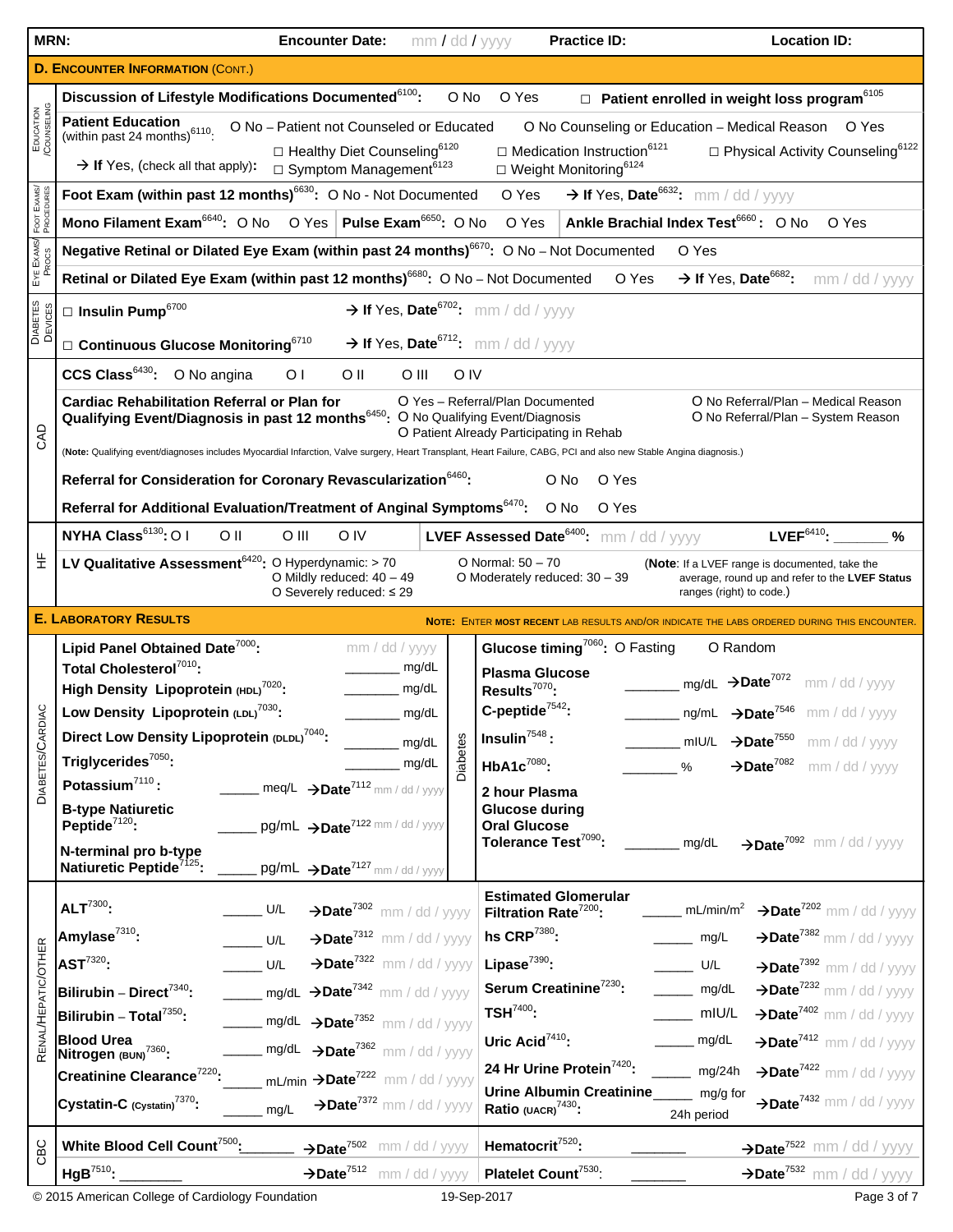| MRN:                                                           |                                                  |                                                                                                                   |                                        | <b>Encounter Date:</b>                  |                                           | mm / dd / yyyy                           | <b>Practice ID:</b>                        |                                                                                                                                                                           |                            | <b>Location ID:</b>                      |                                         |                                        |
|----------------------------------------------------------------|--------------------------------------------------|-------------------------------------------------------------------------------------------------------------------|----------------------------------------|-----------------------------------------|-------------------------------------------|------------------------------------------|--------------------------------------------|---------------------------------------------------------------------------------------------------------------------------------------------------------------------------|----------------------------|------------------------------------------|-----------------------------------------|----------------------------------------|
|                                                                |                                                  | <b>F. MEDICATIONS</b>                                                                                             |                                        |                                         |                                           |                                          |                                            | PLEASE LEAVE BLANK IF THERE IS NO CLINICAL INDICATION FOR A MEDICATION TO BE PRESCRIBED, OR IF<br>NO DOCUMENTATION EXISTS AS TO IF A MEDICATION WAS PRESCRIBED/CONTINUED. |                            |                                          |                                         |                                        |
| <b>MEDICATION</b> 9300<br>* DENOTES THAT THE MEDICATION(S) ARE |                                                  |                                                                                                                   |                                        | <b>DOSING</b>                           |                                           | <b>SOURCE</b>                            | <b>SOURCE</b><br><b>MEDICATION</b>         | <b>MOST RECENT</b>                                                                                                                                                        |                            | <b>ADMINISTERED</b> 9305                 |                                         |                                        |
|                                                                | APPROVED.                                        | REQUIRED FOR SPECIFIC PERFORMANCE<br><b>MEASURES OR PQRS MEASURES</b><br>+ INDICATES A MEDICATION IS NOT YET BEEN | <b>DOSE</b><br><b>STRENGTH</b><br>9301 | <b>MEASURE</b><br>9302<br>(E.G. MG, ML) | <b>DOSING</b><br><b>FREQUENCY</b><br>9303 | <b>MEDICATION</b><br><b>CODE</b><br>9307 | <b>CODE</b><br>SYSTEM <sup>1</sup><br>9309 | <b>PRESCRIPTION</b><br><b>DATE</b><br>9315                                                                                                                                | <b>YES</b><br>(PRESCRIBED) | <b>No</b><br>(MEDICAL<br><b>REASON</b> ) | <b>No</b><br>(PATIENT<br><b>REASON)</b> | <b>No</b><br>(SYSTEM<br><b>REASON)</b> |
|                                                                |                                                  | Aspart                                                                                                            |                                        |                                         |                                           |                                          |                                            |                                                                                                                                                                           | $\circ$                    | $\circ$                                  | O                                       | $\circ$                                |
|                                                                |                                                  | Lispro                                                                                                            |                                        |                                         |                                           |                                          |                                            |                                                                                                                                                                           | O                          | $\circ$                                  | $\circ$                                 | $\circ$                                |
|                                                                |                                                  | Glulisine                                                                                                         |                                        |                                         |                                           |                                          |                                            |                                                                                                                                                                           | $\circ$                    | $\circ$                                  | $\circ$                                 | $\circ$                                |
|                                                                | Short/Rapid (Mealtime,<br>Prandial, Nutritional) | Regular Human Insulin                                                                                             |                                        |                                         |                                           |                                          |                                            |                                                                                                                                                                           | $\circ$                    | $\circ$                                  | $\circ$                                 | $\circ$                                |
|                                                                |                                                  | Inhaled Insulin                                                                                                   |                                        |                                         |                                           |                                          |                                            |                                                                                                                                                                           | $\circ$                    | $\circ$                                  | $\circ$                                 | $\circ$                                |
|                                                                |                                                  | Glargine                                                                                                          |                                        |                                         |                                           |                                          |                                            |                                                                                                                                                                           | $\circ$                    | $\circ$                                  | $\circ$                                 | $\circ$                                |
|                                                                | BASAL                                            | Detemir                                                                                                           |                                        |                                         |                                           |                                          |                                            |                                                                                                                                                                           | $\circ$                    | $\circ$                                  | $\circ$                                 | $\circ$                                |
|                                                                | <b>INTERMEDIATE/LONG</b>                         | <b>NPH</b>                                                                                                        |                                        |                                         |                                           |                                          |                                            |                                                                                                                                                                           | $\circ$                    | $\circ$                                  | $\circ$                                 | $\circ$                                |
|                                                                |                                                  | Degludec <sup>+</sup>                                                                                             |                                        |                                         |                                           |                                          |                                            |                                                                                                                                                                           | $\circ$                    | $\circ$                                  | $\circ$                                 | $\circ$                                |
|                                                                |                                                  | 70% Human Insulin<br>Isophane Suspension and<br>30% Human Insulin Injection<br>(NPH-Regular 70-30 Premix)         |                                        |                                         |                                           |                                          |                                            |                                                                                                                                                                           | O                          | O                                        | O                                       | O                                      |
|                                                                | PRE-MIXED INSULINS                               | 70% Insulin Aspart Protamine<br>Suspension and 30% Insulin<br>Aspart Injection<br>(Insulin Aspart 70-30 Premix)   |                                        |                                         |                                           |                                          |                                            |                                                                                                                                                                           | $\circ$                    | O                                        | O                                       | $\circ$                                |
|                                                                |                                                  | 75% Insulin Lispro<br>Protamine Suspension and<br>25% Insulin Lispro Injection<br>(Insulin Lispro 75-25 Premix)   |                                        |                                         |                                           |                                          |                                            |                                                                                                                                                                           | O                          | O                                        | O                                       | O                                      |
|                                                                |                                                  | 50% Insulin Lispro<br>Protamine Suspension and<br>50% Insulin Lispro Injection<br>(Insulin Lispro 50-50 Premix)   |                                        |                                         |                                           |                                          |                                            |                                                                                                                                                                           | O                          | O                                        | $\circ$                                 | O                                      |
|                                                                |                                                  | Metformin                                                                                                         |                                        |                                         |                                           |                                          |                                            |                                                                                                                                                                           | $\circ$                    | $\circ$                                  | O                                       | O                                      |
| <b>GLUCOSE LOWERING MEDICATIONS</b>                            |                                                  | Glimepiride                                                                                                       |                                        |                                         |                                           |                                          |                                            |                                                                                                                                                                           | $\mathsf O$                | $\hbox{O}$                               | $\mathsf O$                             | $\mathsf O$                            |
|                                                                | <b>SULFONYLUREAS</b>                             | Glipizide                                                                                                         |                                        |                                         |                                           |                                          |                                            |                                                                                                                                                                           | $\circ$                    | $\circ$                                  | $\circ$                                 | $\mathsf O$                            |
|                                                                |                                                  | Glyburide                                                                                                         |                                        |                                         |                                           |                                          |                                            |                                                                                                                                                                           | $\mathsf O$                | $\mathsf O$                              | $\mathsf O$                             | $\mathsf O$                            |
|                                                                | GLINDES                                          | Repaglinide                                                                                                       |                                        |                                         |                                           |                                          |                                            |                                                                                                                                                                           | $\circ$                    | $\circ$                                  | $\circ$                                 | $\mathsf O$                            |
|                                                                |                                                  | Nateglinide                                                                                                       |                                        |                                         |                                           |                                          |                                            |                                                                                                                                                                           | $\mathsf O$                | $\mathsf O$                              | $\mathsf O$                             | $\mathsf O$                            |
|                                                                | THIAZOLIDIN<br>E DIONES                          | Pioglitazone                                                                                                      |                                        |                                         |                                           |                                          |                                            |                                                                                                                                                                           | $\circ$                    | $\circ$                                  | $\circ$                                 | $\mathsf O$                            |
|                                                                |                                                  | Rosiglitazone                                                                                                     |                                        |                                         |                                           |                                          |                                            |                                                                                                                                                                           | $\mathsf O$                | $\mathsf O$                              | $\mathsf O$                             | $\mathsf O$                            |
|                                                                |                                                  | Sitagliptin                                                                                                       |                                        |                                         |                                           |                                          |                                            |                                                                                                                                                                           | $\circ$                    | $\circ$                                  | $\circ$                                 | $\mathsf O$                            |
|                                                                | DPP-4 INHIBITORS                                 | Saxagliptin                                                                                                       |                                        |                                         |                                           |                                          |                                            |                                                                                                                                                                           | $\mathsf O$                | $\mathsf O$                              | $\mathsf O$                             | $\mathsf O$                            |
|                                                                |                                                  | Linagliptin                                                                                                       |                                        |                                         |                                           |                                          |                                            |                                                                                                                                                                           | $\circ$                    | $\circ$                                  | $\circ$                                 | $\mathsf O$                            |
|                                                                |                                                  | Alogliptin                                                                                                        |                                        |                                         |                                           |                                          |                                            |                                                                                                                                                                           | $\circ$                    | $\circ$                                  | $\mathsf O$                             | $\mathsf O$                            |
|                                                                |                                                  | Acarbose                                                                                                          |                                        |                                         |                                           |                                          |                                            |                                                                                                                                                                           | $\circ$                    | $\circ$                                  | $\circ$                                 | $\mathsf O$                            |
|                                                                | ALPHA-<br>GLUOSIDASE                             | Miglitol                                                                                                          |                                        |                                         |                                           |                                          |                                            |                                                                                                                                                                           | $\mathsf O$                | $\circ$                                  | $\circ$                                 | $\mathsf O$                            |
|                                                                | BILE ACID<br>SEQUESTRANTS                        | Colesevelam                                                                                                       |                                        |                                         |                                           |                                          |                                            |                                                                                                                                                                           | $\circ$                    | $\circ$                                  | $\circ$                                 | $\mathsf O$                            |
|                                                                |                                                  | <sup>1</sup> PLEASE PROVIDE SOURCE MEDICATION CODE SYSTEM VALUE:                                                  |                                        |                                         | 1. GPI                                    | 2. MMSL                                  | 3. NDC<br>4. RXNORM                        |                                                                                                                                                                           | 5.SNOMED-CT                | 6. OTHER                                 |                                         |                                        |
|                                                                |                                                  | @ 2015 American College of Cardiology Foundation                                                                  |                                        |                                         |                                           | 19-Sep-2017                              |                                            |                                                                                                                                                                           |                            |                                          |                                         | Page 4 of 7                            |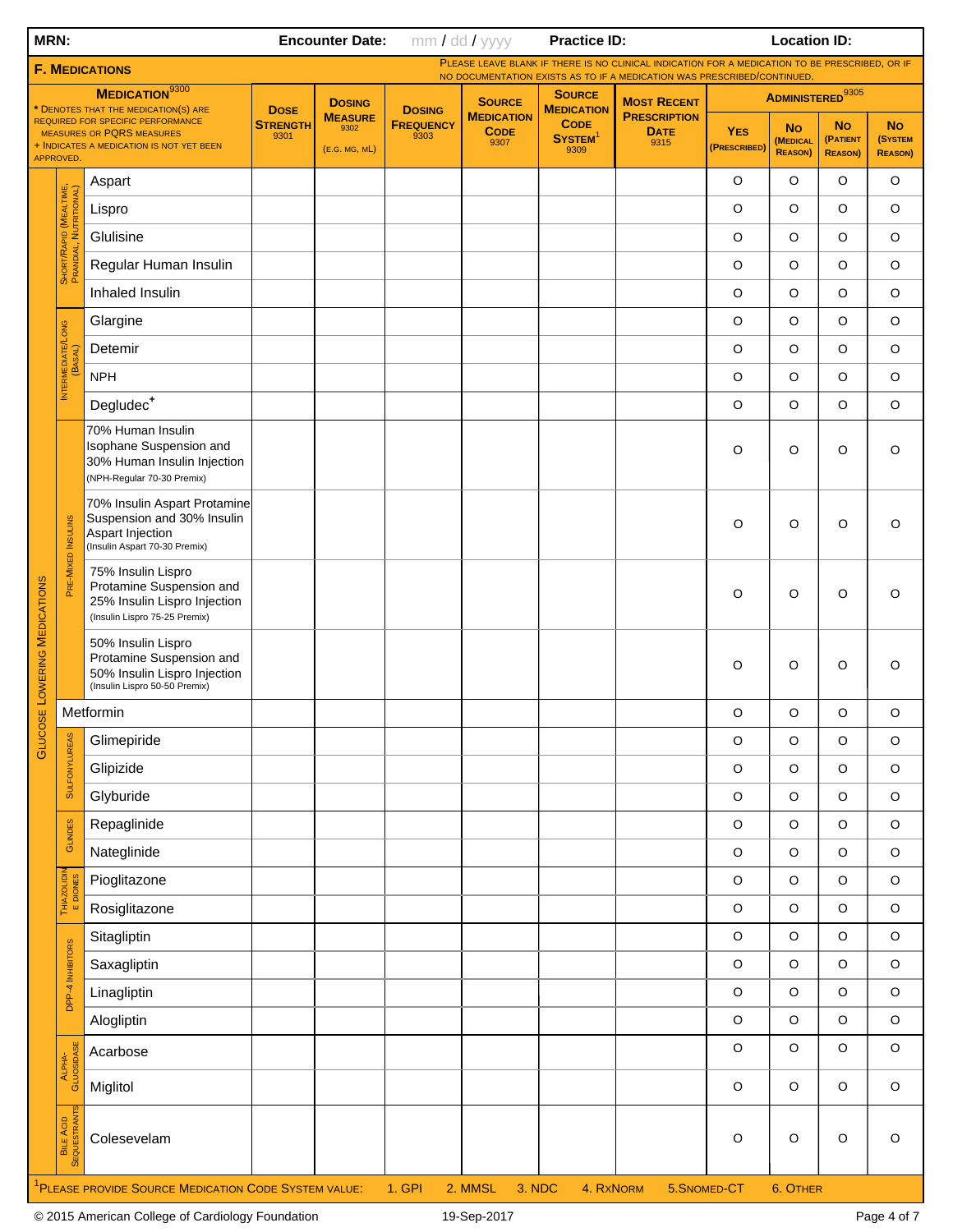| <b>MRN:</b><br><b>Encounter Date:</b>                            |                          |                                                                                                                          |                  | mm / dd / yyyy                          | <b>Practice ID:</b>      | <b>Location ID:</b>                      |                                            |                                                                                                                                                                          |                            |                                                |                                         |                                         |
|------------------------------------------------------------------|--------------------------|--------------------------------------------------------------------------------------------------------------------------|------------------|-----------------------------------------|--------------------------|------------------------------------------|--------------------------------------------|--------------------------------------------------------------------------------------------------------------------------------------------------------------------------|----------------------------|------------------------------------------------|-----------------------------------------|-----------------------------------------|
|                                                                  |                          | <b>F. MEDICATIONS (CONT.)</b>                                                                                            |                  |                                         |                          |                                          |                                            | PLEASE LEAVE BLANK IF THERE IS NO CLINICAL INDICATION FOR A MEDICATION TO BE PRESCRIBED, OR IF<br>NO DOCUMENTATION EXISTS AS TO IF A MEDICATION WAS PRESCRIBED/CONTINUED |                            |                                                |                                         |                                         |
|                                                                  |                          | <b>MEDICATION</b> 9300<br>* DENOTES THAT THE MEDICATION(S) ARE                                                           | <b>DOSE</b>      | <b>DOSING</b>                           | <b>DOSING</b>            | <b>SOURCE</b>                            | <b>SOURCE</b><br><b>MEDICATION</b>         | <b>MOST RECENT</b>                                                                                                                                                       |                            | <b>ADMINISTERED</b> 9305                       |                                         |                                         |
|                                                                  |                          | <b>REQUIRED FOR SPECIFIC PERFORMANCE</b><br><b>MEASURES OR PQRS MEASURES</b><br>+ INDICATES A MEDICATION IS NOT YET BEEN | Strength<br>9301 | <b>MEASURE</b><br>9302<br>(E.G. MG, ML) | <b>FREQUENCY</b><br>9303 | <b>MEDICATION</b><br><b>CODE</b><br>9307 | <b>CODE</b><br>SYSTEM <sup>1</sup><br>9309 | <b>PRESCRIPTION</b><br><b>DATE</b><br>9315                                                                                                                               | <b>YES</b><br>(PRESCRIBED) | <b>No</b><br><b>(MEDICAL</b><br><b>REASON)</b> | <b>No</b><br>(PATIENT<br><b>REASON)</b> | <b>No</b><br>(SYSTEM<br><b>REASON</b> ) |
|                                                                  | DOPAMINE<br>AGONISTS     | Bromocriptine                                                                                                            |                  |                                         |                          |                                          |                                            |                                                                                                                                                                          | O                          | O                                              | O                                       | O                                       |
|                                                                  | AMYLINOMIMETICS          | <b>Pramlintide Acetate</b>                                                                                               |                  |                                         |                          |                                          |                                            |                                                                                                                                                                          | O                          | O                                              | O                                       | O                                       |
|                                                                  |                          | Exenatide                                                                                                                |                  |                                         |                          |                                          |                                            |                                                                                                                                                                          | $\circ$                    | O                                              | $\circ$                                 | $\circ$                                 |
| APPROVED.<br><b>GLUCOSE LOWERING MEDICATIONS</b>                 |                          | Exenatide QW                                                                                                             |                  |                                         |                          |                                          |                                            |                                                                                                                                                                          | $\circ$                    | O                                              | O                                       | $\circ$                                 |
|                                                                  | <b>AGONISTS</b>          | Liraglutide                                                                                                              |                  |                                         |                          |                                          |                                            |                                                                                                                                                                          | $\circ$                    | O                                              | O                                       | $\circ$                                 |
|                                                                  | GLP-1                    | Albiglutide                                                                                                              |                  |                                         |                          |                                          |                                            |                                                                                                                                                                          | $\circ$                    | O                                              | O                                       | $\circ$                                 |
|                                                                  |                          | Dulaglutide <sup>+</sup>                                                                                                 |                  |                                         |                          |                                          |                                            |                                                                                                                                                                          | $\circ$                    | O                                              | O                                       | $\circ$                                 |
|                                                                  |                          | Lixisenatide <sup>+</sup>                                                                                                |                  |                                         |                          |                                          |                                            |                                                                                                                                                                          | O                          | O                                              | $\circ$                                 | $\circ$                                 |
|                                                                  | <b>RS</b>                | Canaglifozin                                                                                                             |                  |                                         |                          |                                          |                                            |                                                                                                                                                                          | $\circ$                    | O                                              | O                                       | $\circ$                                 |
|                                                                  | SGLT-2<br><b>NHIRI</b>   | Dapagliflozin                                                                                                            |                  |                                         |                          |                                          |                                            |                                                                                                                                                                          | $\circ$                    | O                                              | O                                       | $\circ$                                 |
|                                                                  |                          | Empagliflozin                                                                                                            |                  |                                         |                          |                                          |                                            |                                                                                                                                                                          | $\circ$                    | O                                              | O                                       | $\circ$                                 |
|                                                                  |                          | Pioglitazone & Metformin                                                                                                 |                  |                                         |                          |                                          |                                            |                                                                                                                                                                          | $\circ$                    | O                                              | O                                       | $\circ$                                 |
|                                                                  |                          | Pioglitazone & Glimepiride                                                                                               |                  |                                         |                          |                                          |                                            |                                                                                                                                                                          | $\circ$                    | O                                              | $\circ$                                 | $\circ$                                 |
|                                                                  |                          | Glyburide & Metformin                                                                                                    |                  |                                         |                          |                                          |                                            |                                                                                                                                                                          | $\circ$                    | O                                              | O                                       | $\circ$                                 |
|                                                                  |                          | Glipizide & Metformin                                                                                                    |                  |                                         |                          |                                          |                                            |                                                                                                                                                                          | $\circ$                    | O                                              | $\circ$                                 | $\circ$                                 |
|                                                                  |                          | Sitagliptin & Metformin                                                                                                  |                  |                                         |                          |                                          |                                            |                                                                                                                                                                          | $\circ$                    | $\circ$                                        | $\circ$                                 | $\circ$                                 |
|                                                                  |                          | Saxagliptin & Metformin                                                                                                  |                  |                                         |                          |                                          |                                            |                                                                                                                                                                          | $\circ$                    | O                                              | $\circ$                                 | O                                       |
|                                                                  |                          | Linagliptin & Metformin                                                                                                  |                  |                                         |                          |                                          |                                            |                                                                                                                                                                          | $\mathsf O$                | $\hbox{O}$                                     | $\circ$                                 | $\mathsf O$                             |
|                                                                  | <b>COMBINATION PILLS</b> | Alogliptin & Metformin                                                                                                   |                  |                                         |                          |                                          |                                            |                                                                                                                                                                          | $\mathsf O$                | O                                              | $\mathsf O$                             | $\mathsf O$                             |
|                                                                  |                          | Alogliptin & Pioglitazone                                                                                                |                  |                                         |                          |                                          |                                            |                                                                                                                                                                          | O                          | O                                              | O                                       | $\mathsf O$                             |
|                                                                  |                          | Repaglinide & Metformin                                                                                                  |                  |                                         |                          |                                          |                                            |                                                                                                                                                                          | O                          | O                                              | O                                       | $\mathsf O$                             |
|                                                                  |                          | Rosiglitazone & Metformin                                                                                                |                  |                                         |                          |                                          |                                            |                                                                                                                                                                          | $\mathsf O$                | $\circ$                                        | $\mathsf O$                             | $\circ$                                 |
|                                                                  |                          | Rosiglitazone & Glimepiride                                                                                              |                  |                                         |                          |                                          |                                            |                                                                                                                                                                          | $\mathsf O$                | $\circ$                                        | $\mathsf O$                             | $\circ$                                 |
|                                                                  |                          | Empagliflozin & Linagliptin                                                                                              |                  |                                         |                          |                                          |                                            |                                                                                                                                                                          | O                          | O                                              | O                                       | $\mathsf O$                             |
|                                                                  |                          | Empagliflozin & Metformin                                                                                                |                  |                                         |                          |                                          |                                            |                                                                                                                                                                          | $\circ$                    | $\circ$                                        | $\circ$                                 | $\circ$                                 |
|                                                                  |                          | Canagliflozin & Metformin                                                                                                |                  |                                         |                          |                                          |                                            |                                                                                                                                                                          | $\mathsf O$                | $\circ$                                        | $\mathsf O$                             | $\mathsf O$                             |
|                                                                  |                          | Dapagliflozin & Metformin                                                                                                |                  |                                         |                          |                                          |                                            |                                                                                                                                                                          | $\mathsf O$                | $\circ$                                        | $\circ$                                 | $\mathsf O$                             |
| <sup>1</sup> PLEASE PROVIDE SOURCE MEDICATION CODE SYSTEM VALUE: |                          |                                                                                                                          |                  |                                         | 1. GPI                   | 2. MMSL                                  | 3. NDC                                     | 4. RXNORM                                                                                                                                                                | 5. SNOMED-CT               | 6. OTHER                                       |                                         |                                         |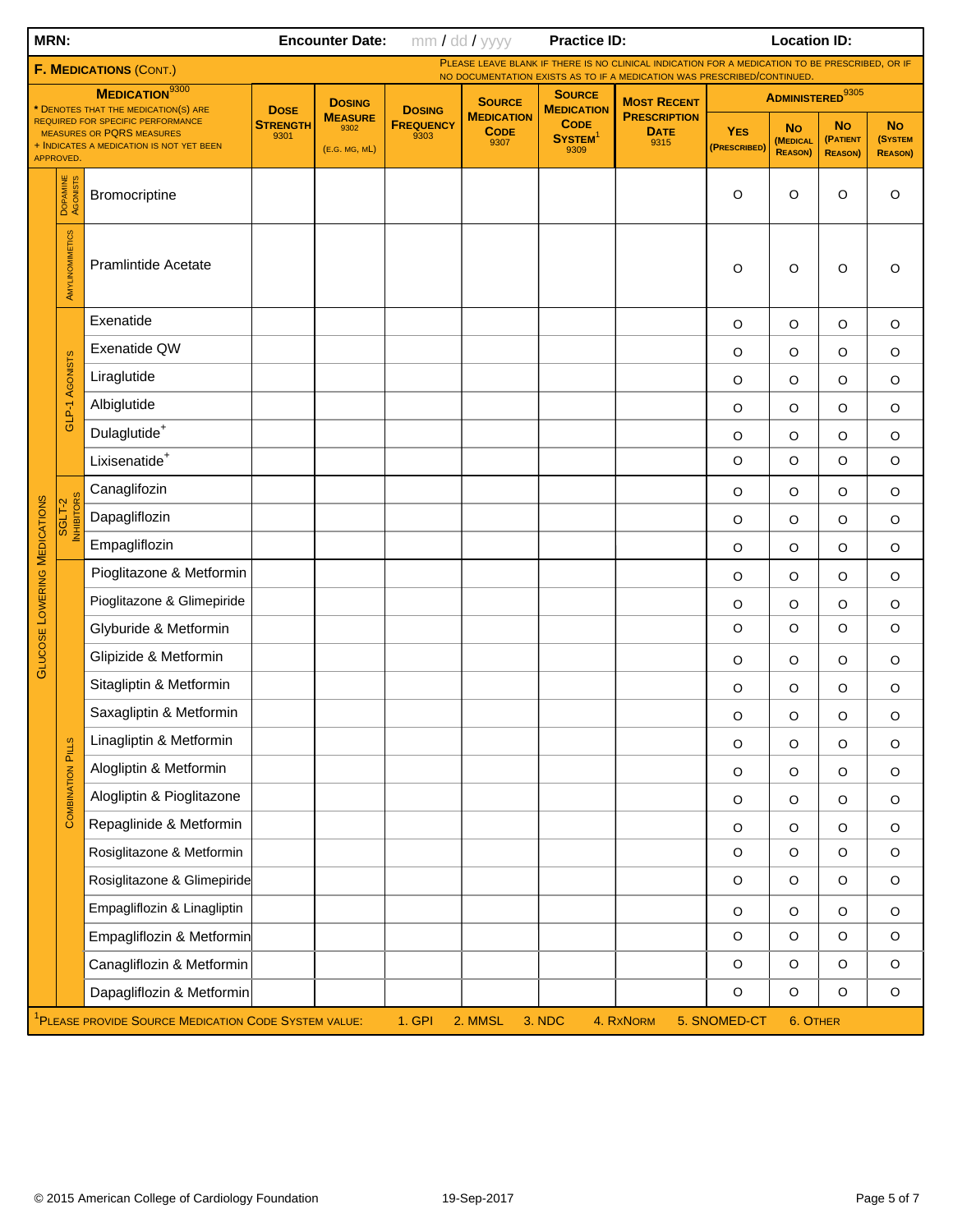|                                                                                                                                                                        |                        |                                                                  |                                         | <b>Encounter Date:</b>   |                                          | mm / dd / yyyy                       | <b>Practice ID:</b>                        |                                                                                                                                                                           | <b>Location ID:</b>                     |                                         |                                        |             |
|------------------------------------------------------------------------------------------------------------------------------------------------------------------------|------------------------|------------------------------------------------------------------|-----------------------------------------|--------------------------|------------------------------------------|--------------------------------------|--------------------------------------------|---------------------------------------------------------------------------------------------------------------------------------------------------------------------------|-----------------------------------------|-----------------------------------------|----------------------------------------|-------------|
|                                                                                                                                                                        |                        | <b>F. MEDICATIONS (CONT.)</b>                                    |                                         |                          |                                          |                                      |                                            | PLEASE LEAVE BLANK IF THERE IS NO CLINICAL INDICATION FOR A MEDICATION TO BE PRESCRIBED, OR IF<br>NO DOCUMENTATION EXISTS AS TO IF A MEDICATION WAS PRESCRIBED/CONTINUED. |                                         |                                         |                                        |             |
|                                                                                                                                                                        |                        | MEDICATION <sup>9300</sup>                                       | <b>DOSE</b>                             | <b>DOSING</b>            | <b>DOSING</b>                            | <b>SOURCE</b>                        | <b>SOURCE</b><br><b>MEDICATION</b>         | <b>MOST RECENT</b>                                                                                                                                                        |                                         |                                         | <b>ADMINISTERED</b> 9305               |             |
| * DENOTES THAT THE MEDICATION(S) ARE<br>REQUIRED FOR SPECIFIC PERFORMANCE<br><b>MEASURES OR PQRS MEASURES</b><br>+ INDICATES A MEDICATION IS NOT YET BEEN<br>APPROVED. |                        | <b>STRENGTH</b><br>9301                                          | <b>MEASURE</b><br>9302<br>(E.G. MG, ML) | <b>FREQUENCY</b><br>9303 | <b>MEDICATION</b><br><b>CODE</b><br>9307 | <b>CODE</b><br><b>SYSTEM</b><br>9309 | <b>PRESCRIPTION</b><br><b>DATE</b><br>9315 | <b>YES</b><br>(PRESCRIBED)                                                                                                                                                | <b>No</b><br>(MEDICAL<br><b>REASON)</b> | <b>No</b><br>(PATIENT<br><b>REASON)</b> | <b>No</b><br>(SYSTEM<br><b>REASON)</b> |             |
|                                                                                                                                                                        |                        | Lipid Lowering Non-Statin (Any)                                  |                                         |                          |                                          |                                      |                                            |                                                                                                                                                                           | $\circ$                                 | O                                       | O                                      | $\circ$     |
| MRN:<br>LIPID LOWERING<br>WEIGHT LOSS<br>MEDICATIONS<br><b>SMOKING</b><br>ANTIPLATELETS<br>ANTICOAGULANTS                                                              |                        | Ezetimibe                                                        |                                         |                          |                                          |                                      |                                            |                                                                                                                                                                           | O                                       | O                                       | O                                      | $\circ$     |
|                                                                                                                                                                        | NON-STATIN             | Fibrates                                                         |                                         |                          |                                          |                                      |                                            |                                                                                                                                                                           | $\circ$                                 | O                                       | O                                      | $\circ$     |
|                                                                                                                                                                        |                        | Niacin                                                           |                                         |                          |                                          |                                      |                                            |                                                                                                                                                                           | O                                       | O                                       | $\mathsf O$                            | $\circ$     |
|                                                                                                                                                                        |                        | Omega 3 Fatty Acid                                               |                                         |                          |                                          |                                      |                                            |                                                                                                                                                                           | $\circ$                                 | O                                       | $\circ$                                | $\circ$     |
|                                                                                                                                                                        |                        | Low Intensity Statin                                             |                                         |                          |                                          |                                      |                                            |                                                                                                                                                                           | $\mathsf O$                             | O                                       | $\mathsf O$                            | $\circ$     |
|                                                                                                                                                                        | <b>STATIN</b>          | Moderate Intensity Statin                                        |                                         |                          |                                          |                                      |                                            |                                                                                                                                                                           | $\circ$                                 | O                                       | $\mathsf O$                            | $\circ$     |
|                                                                                                                                                                        |                        | <b>High Intensity Statin</b>                                     |                                         |                          |                                          |                                      |                                            |                                                                                                                                                                           | $\circ$                                 | O                                       | $\mathsf O$                            | $\circ$     |
|                                                                                                                                                                        | PCSK9                  | Alirocumab                                                       |                                         |                          |                                          |                                      |                                            |                                                                                                                                                                           | $\circ$                                 | O                                       | $\circ$                                | $\circ$     |
|                                                                                                                                                                        |                        | Evolocumab                                                       |                                         |                          |                                          |                                      |                                            |                                                                                                                                                                           | $\circ$                                 | O                                       | $\circ$                                | $\circ$     |
|                                                                                                                                                                        |                        | Phentermine &<br>Topiramate extended-<br>release                 |                                         |                          |                                          |                                      |                                            |                                                                                                                                                                           | $\circ$                                 | O                                       | $\circ$                                | O           |
|                                                                                                                                                                        |                        | Bupropion/Naltrexone                                             |                                         |                          |                                          |                                      |                                            |                                                                                                                                                                           | $\mathsf O$                             | O                                       | O                                      | $\circ$     |
|                                                                                                                                                                        |                        | Lorcaserin Hydrochloride                                         |                                         |                          |                                          |                                      |                                            |                                                                                                                                                                           | $\circ$                                 | O                                       | $\mathsf O$                            | $\circ$     |
|                                                                                                                                                                        |                        | Bupropion                                                        |                                         |                          |                                          |                                      |                                            |                                                                                                                                                                           | $\circ$                                 | O                                       | $\mathsf O$                            | $\circ$     |
|                                                                                                                                                                        | CESSATION <sup>+</sup> | Nicotine Replacement<br>Therapy                                  |                                         |                          |                                          |                                      |                                            |                                                                                                                                                                           | $\circ$                                 | O                                       | O                                      | $\circ$     |
|                                                                                                                                                                        |                        | Varenicline                                                      |                                         |                          |                                          |                                      |                                            |                                                                                                                                                                           | $\circ$                                 | $\circ$                                 | $\circ$                                | $\circ$     |
|                                                                                                                                                                        | Aspirin                |                                                                  |                                         |                          |                                          |                                      |                                            |                                                                                                                                                                           | $\circ$                                 | O                                       | O                                      | $\circ$     |
|                                                                                                                                                                        |                        | Aspirin-dipyridamole (Aggrenox)                                  |                                         |                          |                                          |                                      |                                            |                                                                                                                                                                           | O                                       | $\circ$                                 | O                                      | $\circ$     |
|                                                                                                                                                                        |                        | Clopidogrel                                                      |                                         |                          |                                          |                                      |                                            |                                                                                                                                                                           | $\hbox{O}$                              | $\hbox{O}$                              | $\mathsf O$                            | $\mathsf O$ |
|                                                                                                                                                                        | P2Y12                  | Ticlopidine                                                      |                                         |                          |                                          |                                      |                                            |                                                                                                                                                                           | $\mathsf O$                             | $\mathsf O$                             | $\mathsf O$                            | $\mathsf O$ |
|                                                                                                                                                                        |                        | Prasugrel                                                        |                                         |                          |                                          |                                      |                                            |                                                                                                                                                                           | $\mathsf O$                             | $\mathsf O$                             | $\mathsf O$                            | $\mathsf O$ |
|                                                                                                                                                                        |                        | Ticagrelor                                                       |                                         |                          |                                          |                                      |                                            |                                                                                                                                                                           | $\mathsf O$                             | $\mathsf O$                             | $\mathsf O$                            | $\mathsf O$ |
|                                                                                                                                                                        |                        | Apixaban                                                         |                                         |                          |                                          |                                      |                                            |                                                                                                                                                                           | $\mathsf O$                             | $\mathsf O$                             | $\mathsf O$                            | $\mathsf O$ |
|                                                                                                                                                                        |                        | Dabigatran                                                       |                                         |                          |                                          |                                      |                                            |                                                                                                                                                                           | $\mathsf O$                             | O                                       | $\mathsf O$                            | $\mathsf O$ |
|                                                                                                                                                                        |                        | Rivaroxaban                                                      |                                         |                          |                                          |                                      |                                            |                                                                                                                                                                           | $\mathsf O$                             | $\mathsf O$                             | $\mathsf O$                            | $\mathsf O$ |
|                                                                                                                                                                        |                        | Warfarin                                                         |                                         |                          |                                          |                                      |                                            |                                                                                                                                                                           | $\mathsf O$                             | $\circ$                                 | $\mathsf O$                            | $\mathsf O$ |
|                                                                                                                                                                        |                        | $Edoxaban$ <sup>+</sup>                                          |                                         |                          |                                          |                                      |                                            |                                                                                                                                                                           | $\hbox{O}$                              | $\mathsf O$                             | $\mathsf O$                            | $\mathsf O$ |
|                                                                                                                                                                        |                        | <sup>1</sup> PLEASE PROVIDE SOURCE MEDICATION CODE SYSTEM VALUE: |                                         |                          | 1. GPI                                   | 2. MMSL                              | 3. NDC                                     | 4. RXNORM                                                                                                                                                                 | 5. SNOMED-CT                            | 6. OTHER                                |                                        |             |